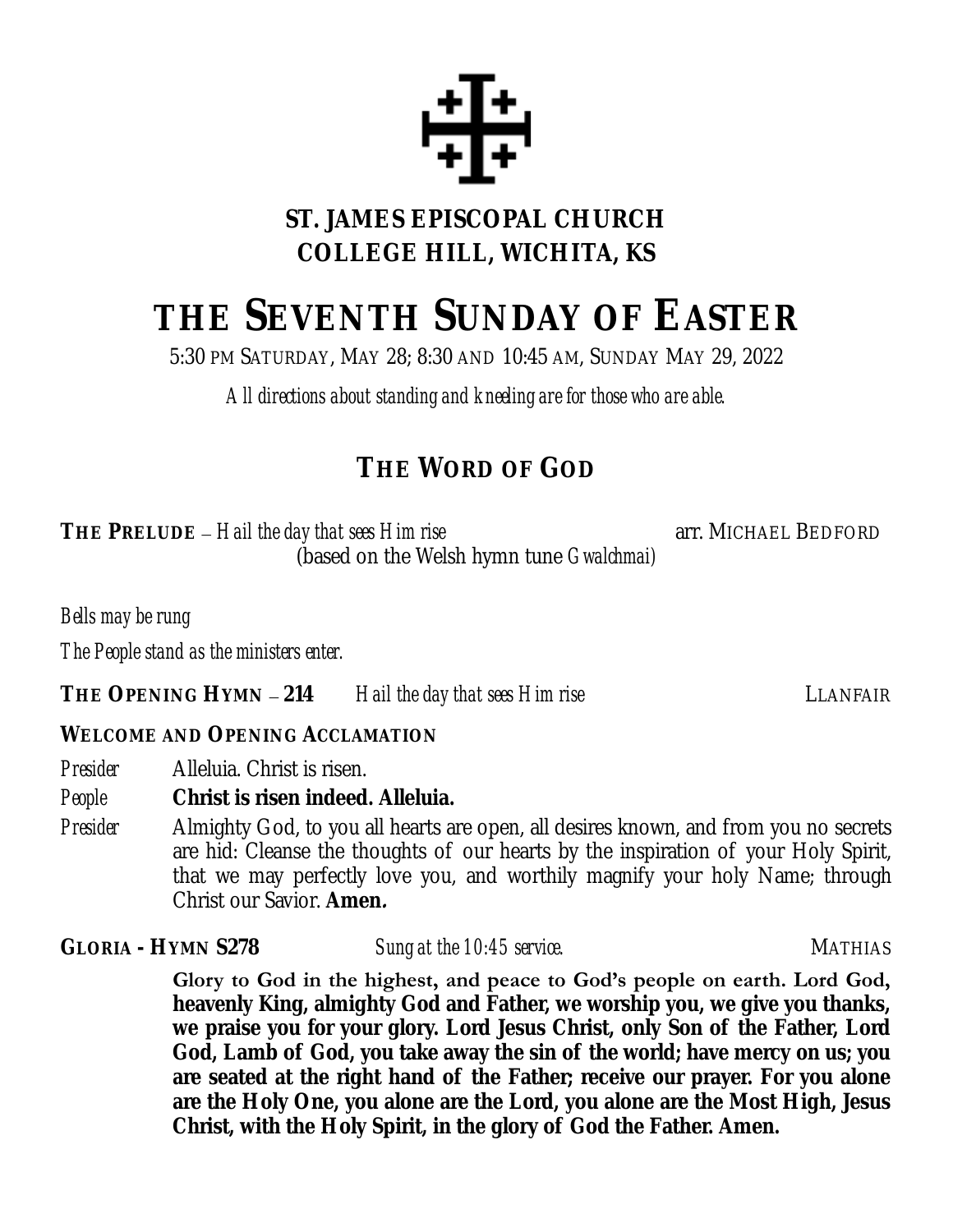#### **COLLECT OF THE DAY**

| Presider | God be with you.    |
|----------|---------------------|
| People   | And also with you.  |
| Drocidor | $\lambda$ the prove |

- *Presider* Let us pray.
- *Presider* O God, the Creator of glory, you have exalted your only Son Jesus Christ with great triumph to your reign in heaven: Do not leave us comfortless, but send us your Holy Spirit to strengthen us, and exalt us to that place where our Savior Christ has gone before; who lives and reigns with you and the Holy Spirit, one God, in glory everlasting. **Amen.**

*Please be seated.*

#### **THE FIRST LESSON ACTS 16:16-34**

*Reader* A reading from the book of Acts With Paul and Silas, we came to Philippi in Macedonia, a Roman colony, and, as we were going to the place of prayer, we met a slave girl who had a spirit of divination and brought her owners a great deal of money by fortunetelling. While she followed Paul and us, she would cry out, "These men are slaves of the Most High God, who proclaim to you a way of salvation." She kept doing this for many days. But Paul, very much annoyed, turned and said to the spirit, "I order you in the name of Jesus Christ to come out of her." And it came out that very hour. But when her owners saw that their hope of making money was gone, they seized Paul and Silas and dragged them into the marketplace before the authorities. When they had brought them before the magistrates, they said, "These men are disturbing our city; they are Jews and are advocating customs that are not lawful for us as Romans to adopt or observe." The crowd joined in attacking them, and the magistrates had them stripped of their clothing and ordered them to be beaten with rods. After they had given them a severe flogging, they threw them into prison and ordered the jailer to keep them securely. Following these instructions, he put

them in the innermost cell and fastened their feet in the stocks. About midnight Paul and Silas were praying and singing hymns to God, and the prisoners were listening to them. Suddenly there was an earthquake, so violent that the foundations of the prison were shaken; and immediately all the doors were opened and everyone's chains were unfastened. When the jailer woke up and saw the prison doors wide open, he drew his sword and was about to kill himself, since he supposed that the prisoners had escaped. But Paul shouted in a loud voice, "Do not harm yourself, for we are all here." The jailer called for lights, and rushing in, he fell down trembling before Paul and Silas. Then he brought them outside and said, "Sirs, what must I do to be saved?" They answered, "Believe on the Lord Jesus, and you will be saved, you and your household." They spoke the word of the Lord to him and to all who were in his house. At the same hour of the night he took them and washed their wounds; then he and his entire family were baptized without delay. He brought them up into the house and set food before them; and he and his entire household rejoiced that he had become a believer in God.

*People* **Thanks be to God.**

*Reader* The Word of the Lord or Hear what the Spirit is saying to God's people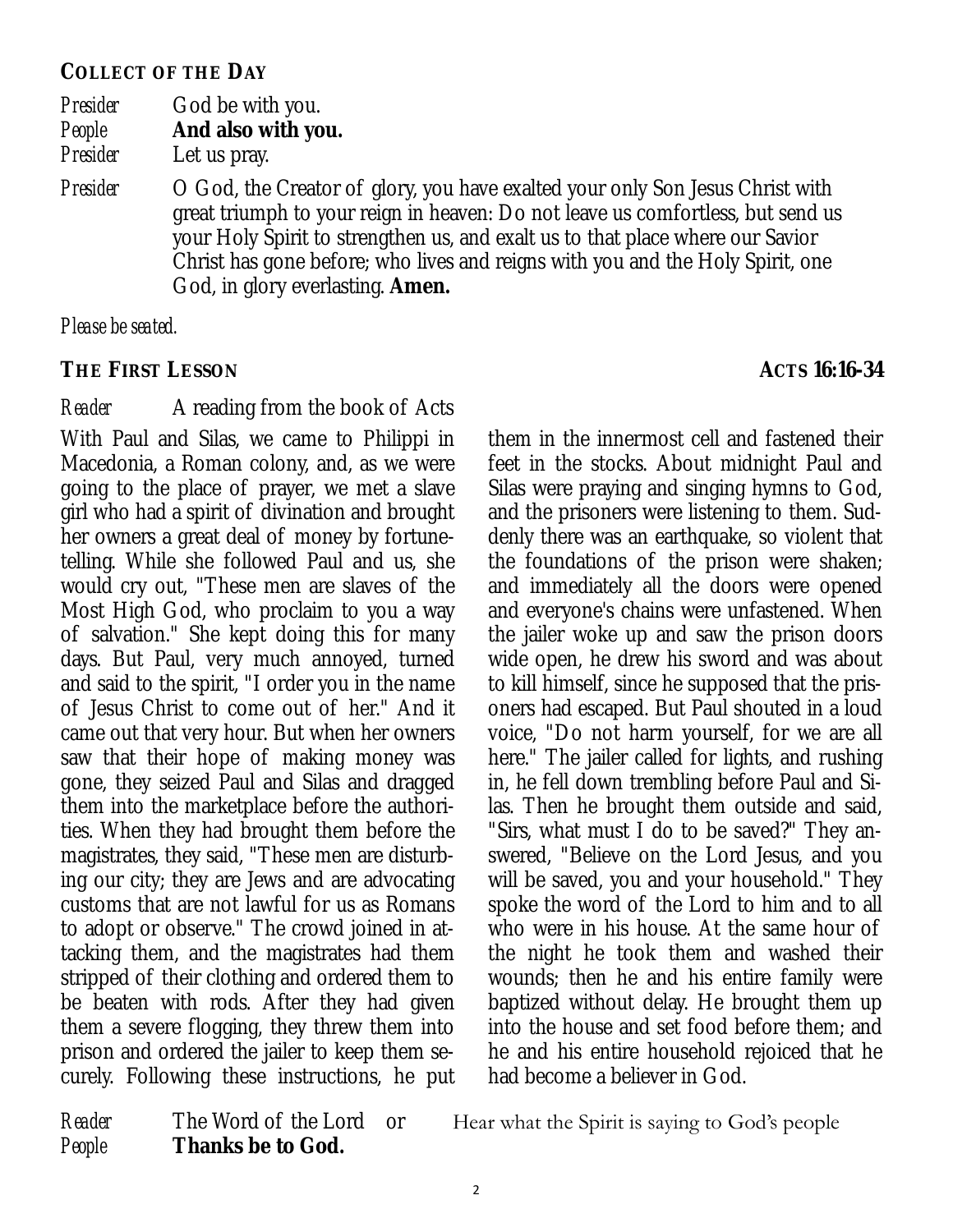**THE RESPONSE** *Sung at 10:45 Deus misereatur* **PSALM 97**

*When spoken the psalm may be said in unison, responsively by whole verse, or responsively by half verse.*



1 The Lord is King; let the earth re-**joice;** \* let the multitude of the isles be **glad**. 2 Clouds and darkness are round a-**bout him**, \* righteousness and justice are the foundations of his **throne.** 3 A fire goes be-**fore him** \* and burns up his enemies on every **side**. 4 His lightnings light up the **world**; \* the earth sees it and is a-**fraid**. 5 The mountains melt like wax at the presence of the **Lord**, \* at the presence of the Lord of the whole **earth.** 6 The heavens declare his **righteousness**, \* and all the peoples see his **glory.** 7 Confounded be all who worship carved images and delight in false **gods!** \* Bow down before him, all you **gods**. 8 Zion hears and is glad, and the cities of Judah re**-joice**, \* because of your judgments, O **Lord**. 9 For you are the Lord, most high over all the **earth**; \* you are exalted far above all **gods.** 10 The Lord loves those who hate **evil**; \* he preserves the lives of his saints and delivers them from the hand of the **wicked**. 11 Light has sprung up for the **righteous,** \* and joyful gladness for those who are true-**hearted.** 12 Rejoice in the Lord, you **righteous,** \* and give thanks to his holy **Name**.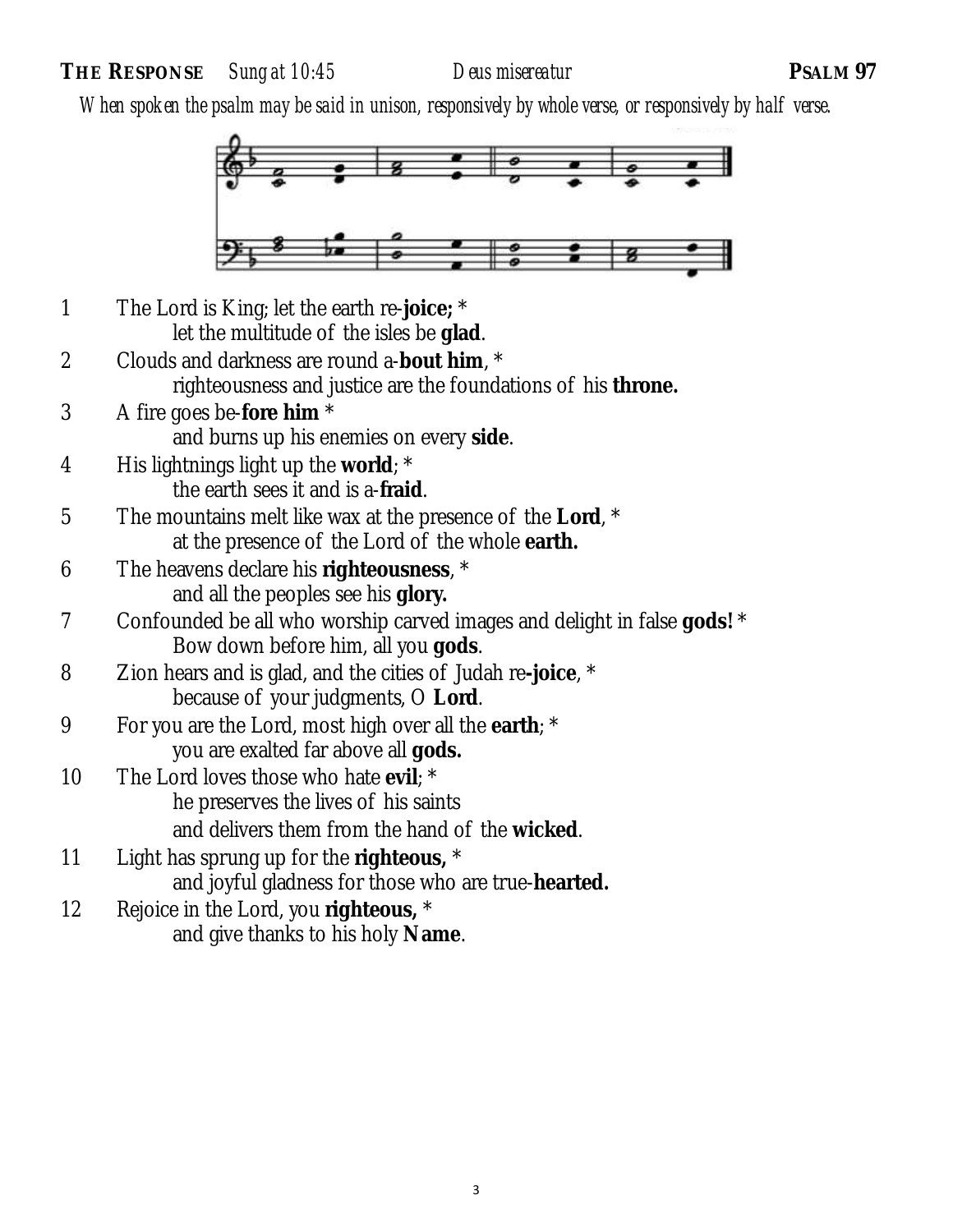and I in them."

*Reader* A reading from the book of Revelation

At the end of the visions I, John, heard these words: "See, I am coming soon; my reward is with me, to repay according to everyone's work. I am the Alpha and the Omega, the first and the last, the beginning and the end." Blessed are those who wash their robes, so that they will have the right to the tree of life and may enter the city by the gates. "It is I, Jesus, who sent my angel to you with this testimony for the churches. I am the root and the de-

scendant of David, the bright morning star." The Spirit and the bride say, "Come." And let everyone who hears say, "Come." And let everyone who is thirsty come. Let anyone who wishes take the water of life as a gift. The one who testifies to these things says, "Surely I am coming soon." Amen. Come, Lord Jesus! The grace of the Lord Jesus be with all the saints. Amen.

have loved them even as you have loved me. Father, I desire that those also, whom you have given me, may be with me where I am, to see my glory, which you have given me because you loved me before the foundation of the world. "Righteous Father, the world does not know you, but I know you; and these know that you have sent me. I made your name known to them, and I will make it known, so that the love with which you have loved me may be in them,

*Reader* The Word of the Lord or Hear what the Spirit is saying to God's people *People* **Thanks be to God.**

*Sung at the 10:45 service.* 

**THE** GOSPEL HYMN – 483 The head that once was crowned in thorns ST. MAGNUS

*Stand and turn to face the Gospel with reverence for God's Word.*

**THE HOLY GOSPEL JOHN 17:20-26** 

*Reader* The Holy Gospel of our Savior Jesus Christ according to John.. *People* **Glory to you, Lord Christ.**

Jesus prayed for his disciples, and then he said. "I ask not only on behalf of these, but also on behalf of those who will believe in me through their word, that they may all be one. As you, Father, are in me and I am in you, may they also be in us, so that the world may believe that you have sent me. The glory that you have given me I have given them, so that they may be one, as we are one, I in them and you in me, that they may become completely one, so that the world may know that you have sent me and

*After the Gospel, the Reader says*

| Reader | The Gospel of our Savior   |
|--------|----------------------------|
| People | Praise to you, Lord Christ |

**THE SERMON** THE REV. JEFF ROPER, DEACON

*The preacher indicates when all may be seated.*

*After a moment of silent reflection, together we stand to say the Nicene Creed*

**THE SECOND LESSON REVELATION 22:12-14,16-17,20-21**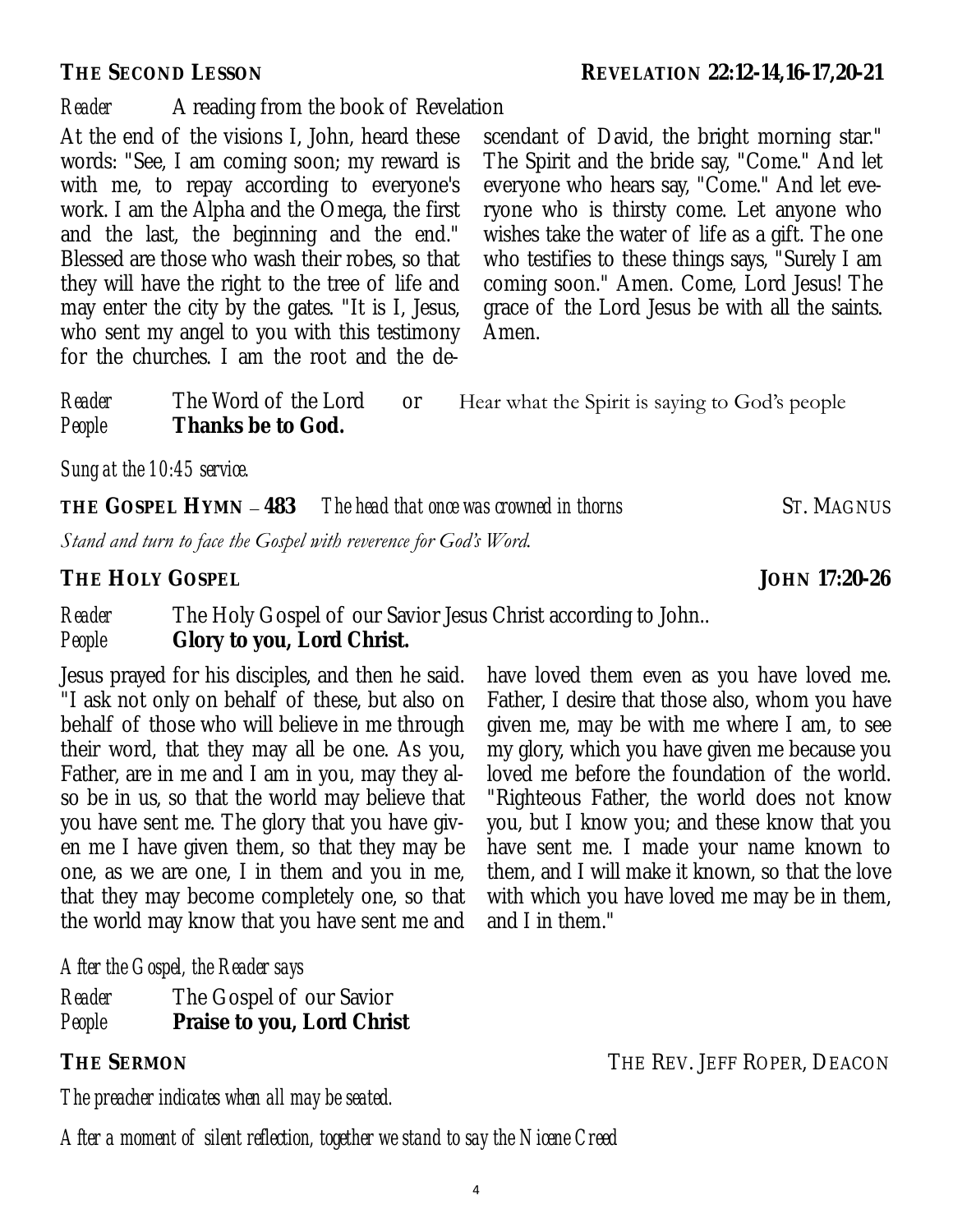### **THE NICENE CREED**

*All* **We believe in one God, the Father, the Almighty, maker of heaven and earth, of all that is, seen and unseen. We believe in one Lord, Jesus Christ, the only Son of God, eternally begotten of the Father, God from God, Light from Light, true God from true God, begotten, not made, of one Being with the Father; through him all things were made. For us and for our salvation he came down from heaven, was incarnate of the Holy Spirit and the Virgin Mary and became truly human. For our sake he was crucified under Pontius Pilate; he suffered death and was buried. On the third day he rose again in accordance with the Scriptures; he ascended into heaven and is seated at the right hand of the Father. He will come again in glory to judge the living and the dead, and his kingdom will have no end. We believe in the Holy Spirit, the Lord, the giver of life, who proceeds from the Father, who with the Father and the Son is worshiped and glorified, who has spoken through the prophets. We believe in one holy catholic and apostolic Church. We acknowledge one baptism for the forgiveness of sins. We look for the resurrection of the dead, and the life of the world to come. Amen.**

**THE PRAYERS OF THE PEOPLE**

| Reader           | In joy and hope let us pray to God.                                                                                                                                |
|------------------|--------------------------------------------------------------------------------------------------------------------------------------------------------------------|
| Reader           | That our risen Savior may fill us with joy for the gift of Christ's glorious and life<br>giving resurrection, we pray to God.                                      |
| People           | Hear our prayer.                                                                                                                                                   |
| Reader           | That isolated and persecuted churches may find fresh strength in the good news<br>of Easter; we pray to God.                                                       |
| People           | Hear our prayer.                                                                                                                                                   |
| Reader           | That God may grant us humility to be subject to one another in Christian love; we<br>pray to God.                                                                  |
| People           | Hear our prayer.                                                                                                                                                   |
| Reader<br>People | That God may provide for those who lack food, work or shelter; we pray to God.<br>Hear our prayer.                                                                 |
| Reader           | That by God's power war and famine may cease through all the world; we pray to<br>God.                                                                             |
| People           | Hear our prayer.                                                                                                                                                   |
| Reader           | That God may reveal the light of Christ's presence to the sick, the weak and the<br>dying, to comfort and strengthen them; especially: __________; we pray to God. |
| People           | Hear our prayer.                                                                                                                                                   |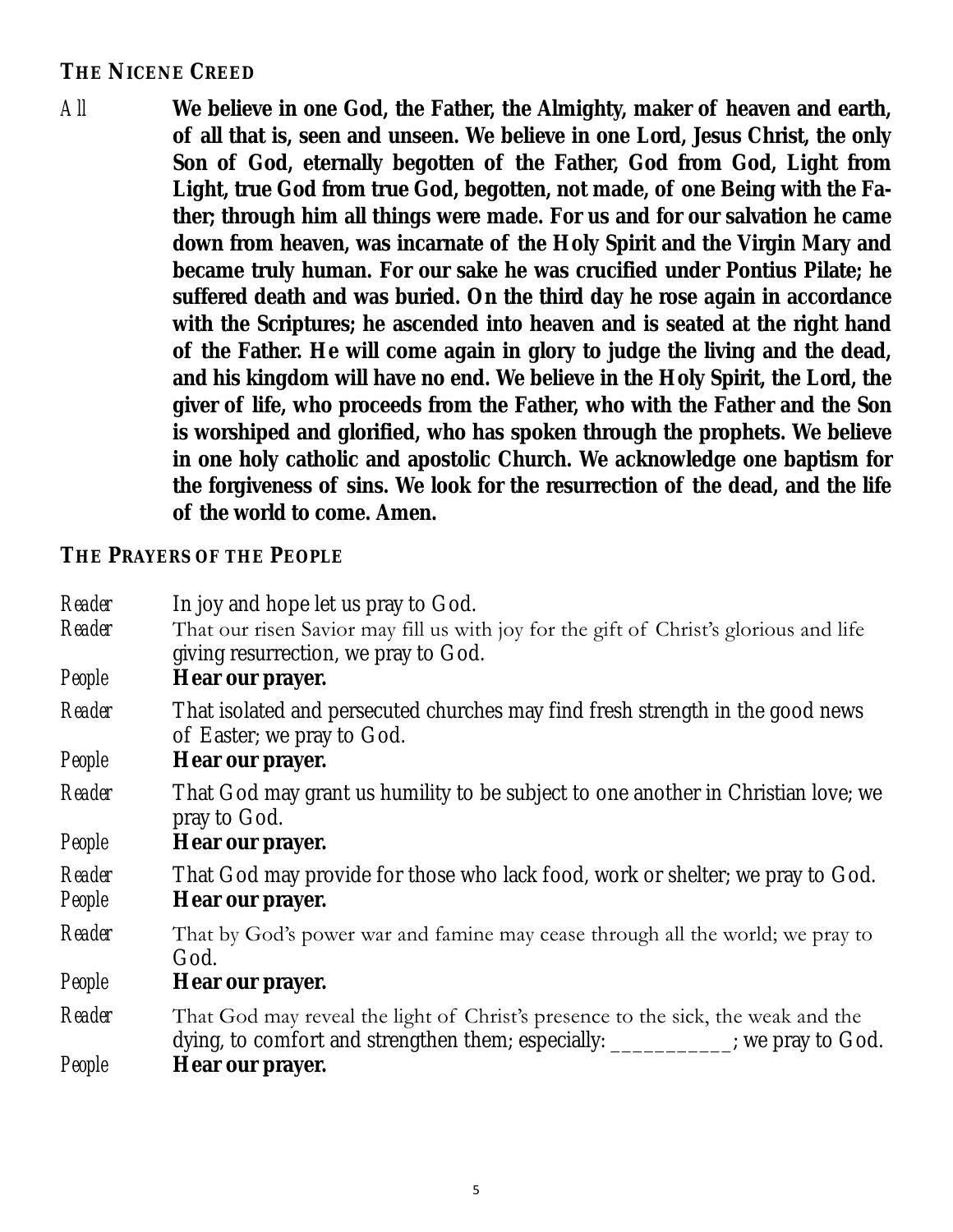| Reader<br>People | That, according to God's promises, all who have died in the faith of the resurrec-<br>tion may be raised in joy; especially: ______________; we pray to God.<br>Hear our prayer.                                                                                                 |
|------------------|----------------------------------------------------------------------------------------------------------------------------------------------------------------------------------------------------------------------------------------------------------------------------------|
| Reader           | That the Holy One may send the fire of the Holy Spirit upon God's people, that<br>we may bear faithful witness to Christ's resurrection, we pray to God.                                                                                                                         |
| People           | Hear our prayer.                                                                                                                                                                                                                                                                 |
| Presider         | Gracious God, you have delivered us from the power of darkness and brought us<br>into the light of your Son: grant that, as Christ's death and resurrection recalled us<br>to life, Christ's continual presence in us may raise us to eternal joy; through Christ<br>our Savior. |
| People           | Amen.                                                                                                                                                                                                                                                                            |
| Remain standing. |                                                                                                                                                                                                                                                                                  |

**THE PEACE**

*Presider* The risen Christ came and stood among the disciples and said, 'Peace be with you.' Then they were glad they had seen the Lord. Alleluia.

*Presider* The Peace of Christ be always with you.

*People* **And also with you.**

*The People greet one another in the name of God, respecting the personal space of our neighbors.*

**ANNOUNCEMENTS**

# **THE HOLY COMMUNION**

#### **THE OFFERTORY SENTENCE**

*Presider* Give now with generous hearts that all people may hear God's Word and be helped by the love of this church.

*Remain seated as the people's offering of bread and wine are brought forward and while the alms basins are passed*  in the pews. Please be generous. Our ministry can touch more lives and move more deeply in them with your on-going *gifts of money, participation and prayer.*

**MUSIC AT THE OFFERTORY** 8:30 – *Pastorale* WARREN SMITH 10:45 – *"Be Joyful and Sing to the Lord"* JAY ALTHOUSE

*Please stand as the offering is brought to the altar.*

**PRESENTATION HYMN – 198** *Thou hallowed chosen morn of praise* MACH's MIT MIR, GOTT

**THE PRESENTATION**

*Presider* All things come of you, O God *People* **And of your own have we given you.**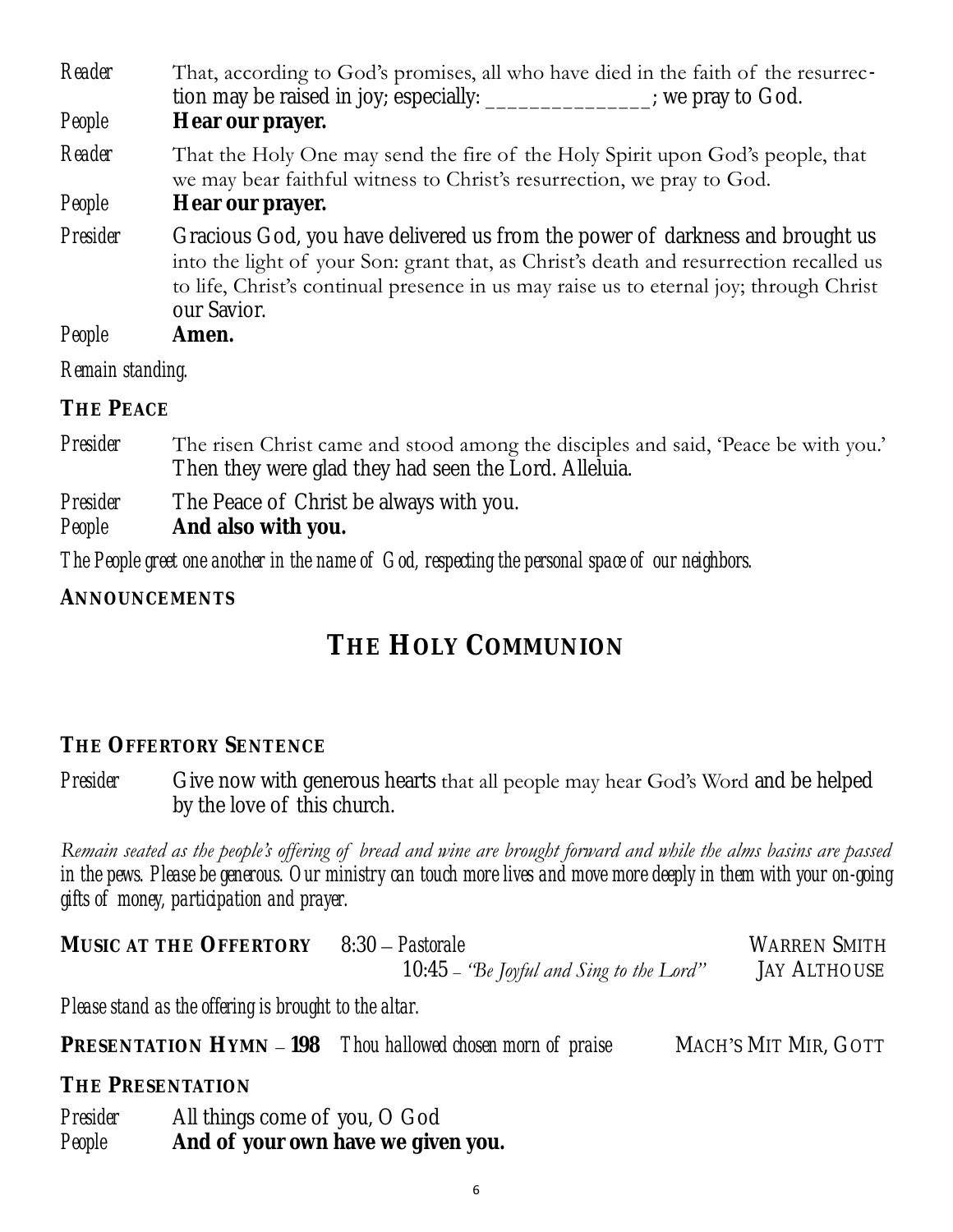**THE GREAT THANKSGIVING —** EUCHARISTIC PRAYER A

#### **THE SURSUM CORDA**

- *Presider* God be with you.
- *People* **And also with you.**
- *Presider* Lift up your hearts.
- *People* **We lift them to the Lord.**
- *Presider* Let us give thanks to the Lord our God.
- *People* **It is right to give our thanks and praise.**
- *Presider* It is right, and a good and joyful thing, always and everywhere to give thanks to you, Almighty God, Creator of heaven and earth. But chiefly are we bound to praise you for the glorious resurrection of your Son Jesus Christ our Lord; for he is the true Paschal Lamb, who was sacrificed for us, and has taken away the sin of the world. By Christ's death he has destroyed death, and by Christ's rising to life again he has won for us everlasting life. Therefore we praise you, joining our voices with Angels and Archangels and with all the company of heaven, who for ever sing this hymn to proclaim the glory of your Name:

#### **SANCTUS HYMNAL S128** *Sung at 10:45*MATHAIS

*All* **Holy, holy, holy Lord, God of power and might, heaven and earth are full of your glory. Hosanna in the highest. Blessed is the one who comes in the name of the Lord. Hosanna in the highest.**

#### *Remain standing.*

*Presider* Holy and gracious God: In your infinite love you made us for yourself; and, when we had fallen into sin and become subject to evil and death, you, in your mercy, sent Jesus Christ, your only and eternal Son, to share our human nature, to live and die as one of us, to reconcile us to you, the God and maker of all. Jesus stretched out his arms upon the cross, and offered himself in obedience to your will, a perfect sacrifice for the whole world.

> On the night he was handed over to suffering and death, our Savior Jesus Christ took bread; and when he had given thanks to you, he broke it, and gave it to his disciples, and said, "Take, eat: This is my Body, which is given for you. Do this for the remembrance of me." After supper Jesus took the cup of wine; and when he had given thanks, he gave it to them, and said, "Drink this, all of you: This is my Blood of the new Covenant, which is shed for you and for many for the forgiveness of sins. Whenever you drink it, do this for the remembrance of me." Therefore we proclaim the mystery of faith:

*All* **Christ has died. Christ is risen. Christ will come again.**

*Presider* We celebrate the memorial of our redemption, Almighty God, in this sacrifice of praise and thanksgiving. Recalling Christ's death, resurrection, and ascension, we offer you these gifts. Sanctify them by your Holy Spirit to be for your people the Body and Blood of your Son, the holy food and drink of new and unending life in Christ.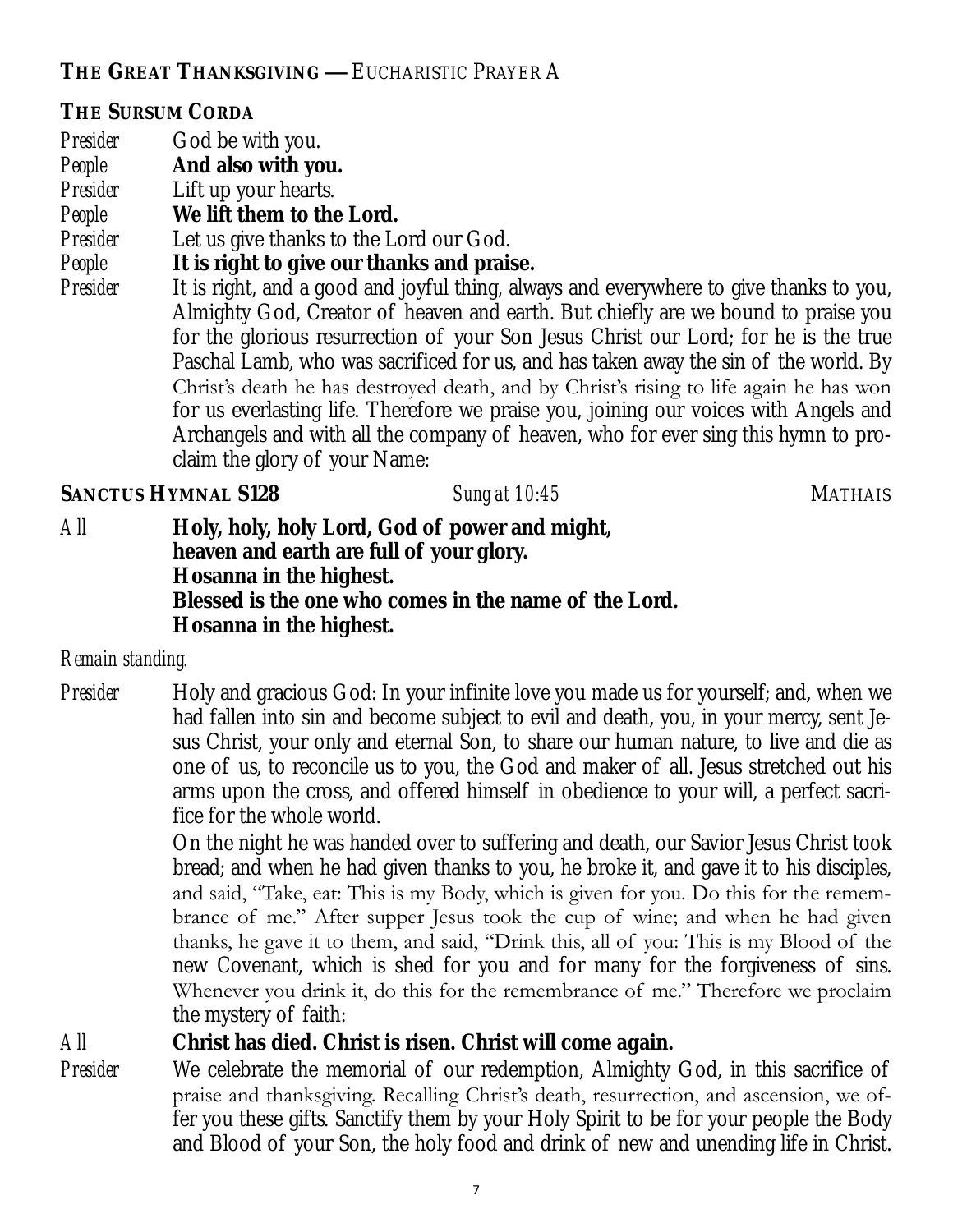Sanctify us also that we may faithfully receive this holy Sacrament, and serve you in unity, constancy, and peace; and at the last day bring us with all your saints into the joy of your eternal kingdom. All this we ask through Jesus Christ our Savior. By Christ, and with Christ, and in Christ, in the unity of the Holy Spirit all honor and glory is yours, Almighty God, now and for ever. **Amen**

#### **LORD'S PRAYER**

**Our Father, who art in heaven, hallowed be thy Name, thy kingdom come, thy will be done, on earth as it is in heaven. Give us this day our daily bread. And forgive us our trespasses, as we forgive those who trespass against us. And lead us not into temptation, but deliver us from evil. For thine is the kingdom, and the power, and the glory, for ever and ever. Amen.** 

#### **THE FRACTION**

*A period of silence is kept*

**THE FRACTION ANTHEM** - **HYMNAL S154** *Sung at 10:45*HURD

*Presider* Alleluia! Christ our Passover is sacrificed for us. *People* **Therefore let us keep the feast. Alleluia!**

**INVITATION TO COMMUNION**

*Presider* The gifts of God for the people of God.

#### *The congregation is seated.*

*You are invited to stand to receive Communion as the Ministers bring the Bread and Wine into the Nave. The wine is offered by way of sipping from the common cup only. There will be no Intinction. Receiving the bread only is communion in full. All people seeking to know our Savior Jesus Christ are invited to receive the Sacrament. Those who would like to receive a blessing instead of the bread and the wine may cross their hands over their chest. Tell an usher if you need to receive communion gluten free or at your seat.* 

**COMMUNION MUSIC** – Variations on "IN BABILONE" DEBORAH MAYHEW ZUFALL

*At the conclusion of Communion, a moment of silence is observed.*

#### **POST COMMUNION PRAYER**

*Presider* Let us pray.

#### *Please stand.*

*All* **Eternal God, you have graciously accepted us as living members of our Savior Jesus Christ, and you have fed us with spiritual food in the Sacrament of his Body and Blood. Send us now into the world in peace, and grant us strength and courage to love and serve you with gladness and singleness of heart; Through Christ our Savior. Amen**.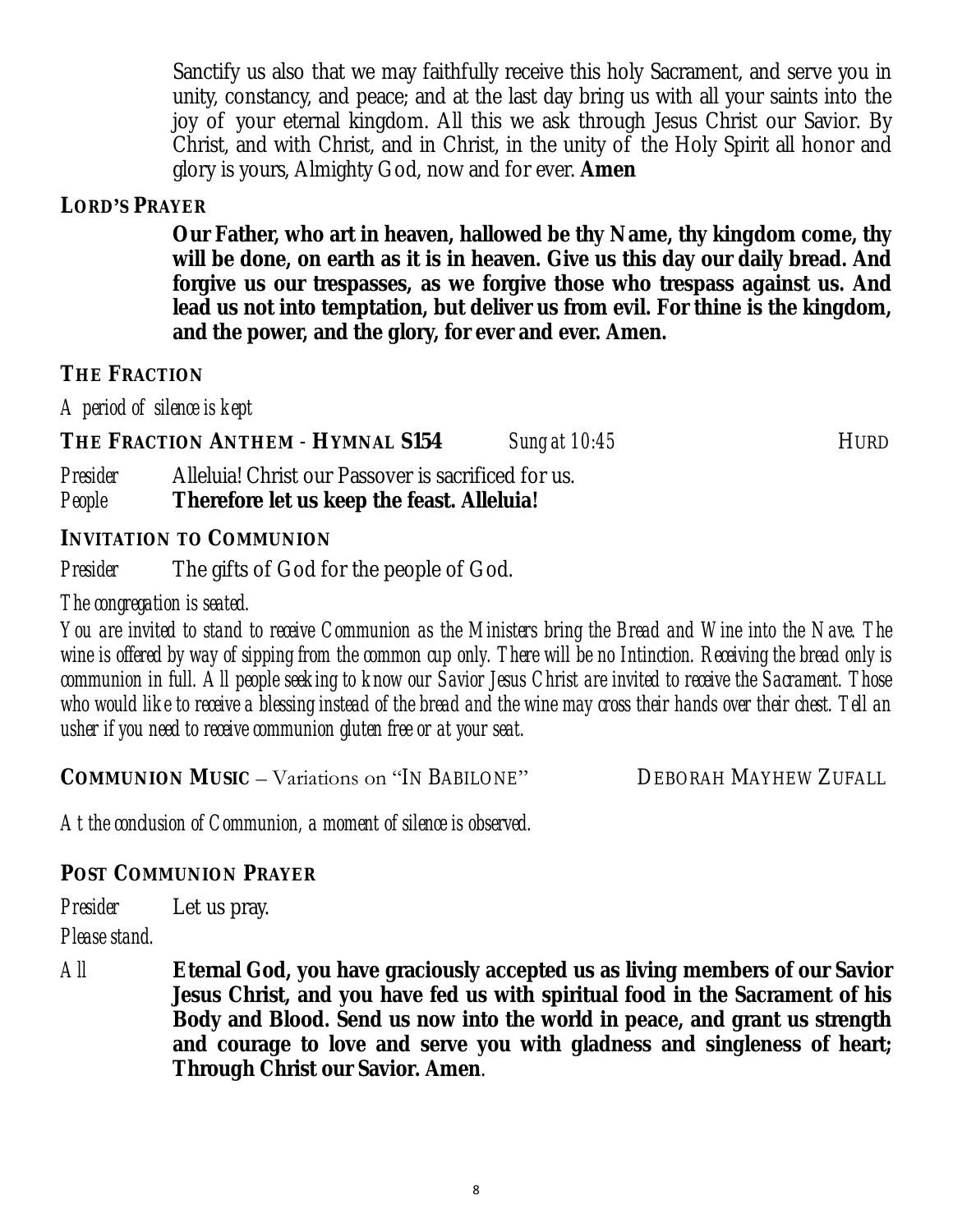#### **EASTER BLESSING**

*Presider* God the Father, by whose love Christ was raised from the dead, open to you who believe the gates of everlasting life. **Amen.**

> God the Son, who in bursting from the grave has won a glorious victory, give you joy as you share the Easter faith. **Amen.**

God the Holy Spirit, who filled the disciples with the life of the risen Lord, empower you and fill you with Christ's peace. **Amen.**

And the blessing of God almighty, Father, Son and Holy Spirit, the holy and undivided Trinity, guard you, save you, and bring you to that heavenly city, where God lives and reigns for ever and ever. **Amen.**

*Remain standing.* 

**THE CLOSING HYMN** – **495** *Hail, thou once despised Jesus* IN BABILONE

**DISMISSAL**

*Deacon* Let us go forth in the name of Christ. Alleluia, alleluia. *People* **Thanks be to God. Alleluia, alleluia.**

POSTLUDE Postlude for Full Organ **Property C.F. SCHALE** 

#### **SERVICE PARTICIPANTS**

The Rev. Dawn Frankfurt, Rector The Rev. Jeff Roper, Deacon Marlene Hallstrom, Organist St. James Choir (10:45)

Acolytes: Sandra Bradley, Alexis Fletcher, Danny Blair

Chalice bearers: Sandra Bradley, Adrienne Edwards, Michael Kephart

Lectors: Tammy Breeden, Sandra Bradley, Terry Anderson Kelly Harper, Dave McDonald, Brandon Whipple, Robin Henry, Paul Leeker, Rob Compton

> Ushers: Woody Swain, Johnson Olanya

If you're visiting, we welcome you and invite you to fill out a newcomer card. You can place it in the offering plate or give it to a clergy member on your way out. We'll make you a name tag for your next visit.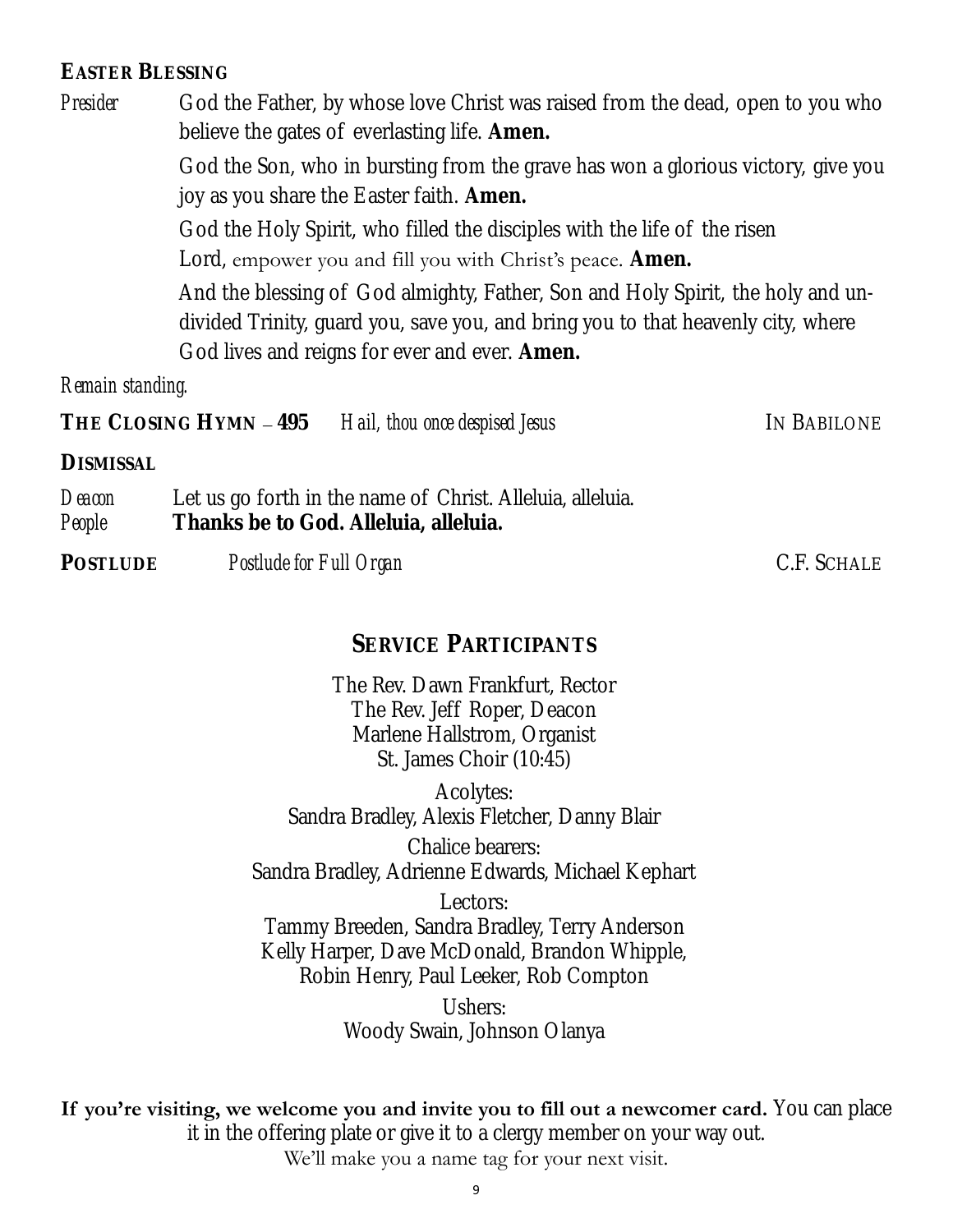In the Anglican Cycle of Prayer: **Pray for Angola, Mozambique.**

In the World Council of Churches Cycle of Prayer: Pray for **The Church of South India (United).**

In the Kansas Cycle of Prayer: **Pray for St.** 

#### **Margaret's, Lawrence.**

Our seminarian, **Maddy Bishop;**

Those serving in the military: **J. David Anderson-Lusk, Will Corkins, Maureen Tanner;**

Those who have died: **Ryan Reep, Larry Soice, Craig Cowdery (son of Bob and Sue)**, **Gary Fast (husband of Taci and son-in-law** 

**of Eddie Huitt), Jan Moreland (Jarl's mother), Jean Showalter Lehr, Bob Alford, Martie Noll, Debbie Stephens.**

Those in trouble, sorrow, need, sickness or any other adversity: **families in need, Karen T., Jayne, the Beaudoin family, Dana Foley, the Keenan family, Ron H., Suzy R., Taci F., Sue R., Ashley M., Phil S., Isabella, Cathy W., Helen B., Bill & Carolyn, Dave W., Kitty, Laura S., Bob & Sue, Marge, Pam M., Dal, Gus, Joan J., Martha, Betty, Sage, Joseph, Sam & Beth, Jerry, Joy J., Judy T.**

If you have prayers you would like added to the prayer list, please call or email the office. Office hours are 10 a.m. to 4 p.m. Monday-Friday. If your prayers have been answered, we would love to rejoice with you. Please contact the office at office@stjameswichita.org or 316-683- 5686 to let us know that we can remove your prayer request.

### **PRAYER FOR VICTIMS OF GUN VIOLENCE**

O God, whose beloved Son took children into his arms and blessed them: Give us grace to entrust your beloved children of Uvalde to your everlasting care and love, and bring them fully into your heavenly kingdom. Pour out your grace and loving-kindness on all who grieve; surround them with your love; and restore their trust in your goodness. We lift up to you our weary, wounded souls and ask you to send your Holy Spirit to take away the anger and violence that infects our hearts, and make us instruments of your peace and children of the light. In the Name of Christ who is our hope, we pray. Amen.

#### **PRAYERS FOR UKRAINE**

God of mercy, hear our prayers for our sisters and brothers in Ukraine. We ask for peace for those who need peace, reconciliation for those who need reconciliation, and comfort for all who don't know what tomorrow will bring. Lord may your kingdom come, and your will be done.

Lord God, we ask you to bless and be with all – especially children who are suffering as the crisis in Ukraine deteriorates. We ask this also for or those who are anxious and fearful; for those who are bereaved, injured, or have lost their lives; for those who have lost loved ones. Gracious God, hear our prayers.

God our Creator, we ask that decision makers hear your voice: parents protecting their families as they decide whether to stay or leave; Church leaders as they support and comfort people; and we pray for wise actions from global leaders - who have the power not only to start wars, but to stop them too.

We cry out for an end to this crisis; for mercy, peace, and truth; because you are light, hope, power, and love. **Amen.**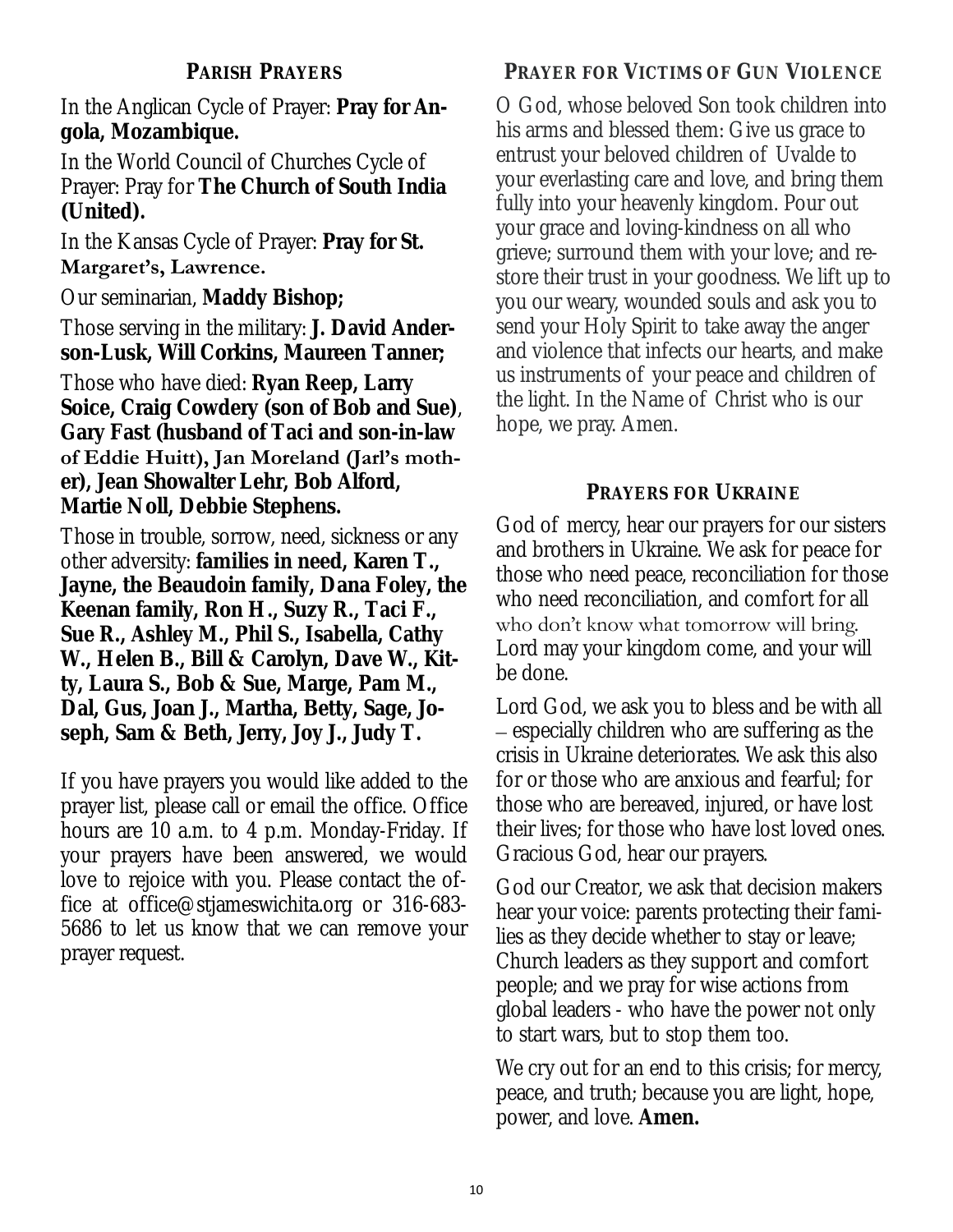**The Memorial Day Labyrinth** work is on hold until conditions dry up. A new date will be announced.

**Sunday school and Children's Chapel** will be on June 5th starting at 9:30 a.m. We will celebrate Pentecost with a birthday party! Questions? contact Chelsea

St. James' Welcome Team invites new and long -time members of our community to gather for some fun together. On **Wednesday, June 8 starting @ 7:00pm** we will host a Happy Hour at church in the Lounge. All are welcome! Come & make a new church friend!

**VBS is June 20-23 from 6-8pm** for preschool -incoming 6th graders. Please register or sign up to volunteer at [www.myvbs.org/](http://www.myvbs.org/stjameswichita) [stjameswichita.](http://www.myvbs.org/stjameswichita) We are in need of more volunteers!! Check out our bulletin board in the hallway for more information and to see our current materials list.

**Our Nursery is open!** Gracie Moore is our new Nursery Care staff for the summer. She will be in the Nursery on Sunday mornings for our services and Adult Forum until August. We are still in need of volunteers, so please contact Chelsea if you are interested. formation@stjameswichita.org

**We need empty Kleenex boxes** (any size) for a project in Children's Sunday school. Please drop them off at the front desk. Thank you!

**The next American Red Cross Blood Drive is scheduled for Sunday, June 19th** at St. James. You may sign yourself up for an appointment at [www.redcrossblood.org,](http://www.redcrossblood.org) search for St. James Wichita, login or create an account and then sign up. Or text/call/email Dottie Evans at 785.341.4532 [dottiee](mailto:dottieevans6@gmail.com)[vans6@gmail.com.](mailto:dottieevans6@gmail.com) Thank you for helping us save lives.

Our **Suitcase Drive for Foster Children** has begun. Unfortunately, foster children move frequently— sometimes suddenly from their own home to a foster home, and sometimes from one foster home to another. These children rarely have suitcases to use, and when a social worker can give them a suitcase, the child appreciates the gift. Having a suitcase (instead of a black trash bag) for their pajamas, stuffed toy, and undies adds some kindness to the trauma of leaving home. Please bring serviceable suitcases in small and medium sizes to church during the next four weeks. We will take them to St. Francis Ministries for distribution to foster children. Thank you!

**The churches of the Wichita Minster are putting together baskets for rehoused adults!** Breakthrough ESS rehouses adults at a rate of about one adult per week, so, taking our cue from the 52 weeks of the year and the Great 50 Days of Easter, each church will be attempting to collect and assemble 13 baskets, for a total of 52. Our goal is to complete these by Pentecost on June 5. Info at the front desk.

**Ready to camp? Our VBS theme is Compassion Camp.** We will take a 4-day adventure growing in compassion and spreading love to the world. We will incorporate camping and turn St. James into its own campsite. This adventure is for our preschool-incoming 6th graders and it is completely free! Register at: [www.myvbs.org/stjameswichita.](http://www.myvbs.org/stjameswichita) We will need lots of volunteers and materials, be on the lookout for those announcements. Chelsea: formation@stjameswichita.org.